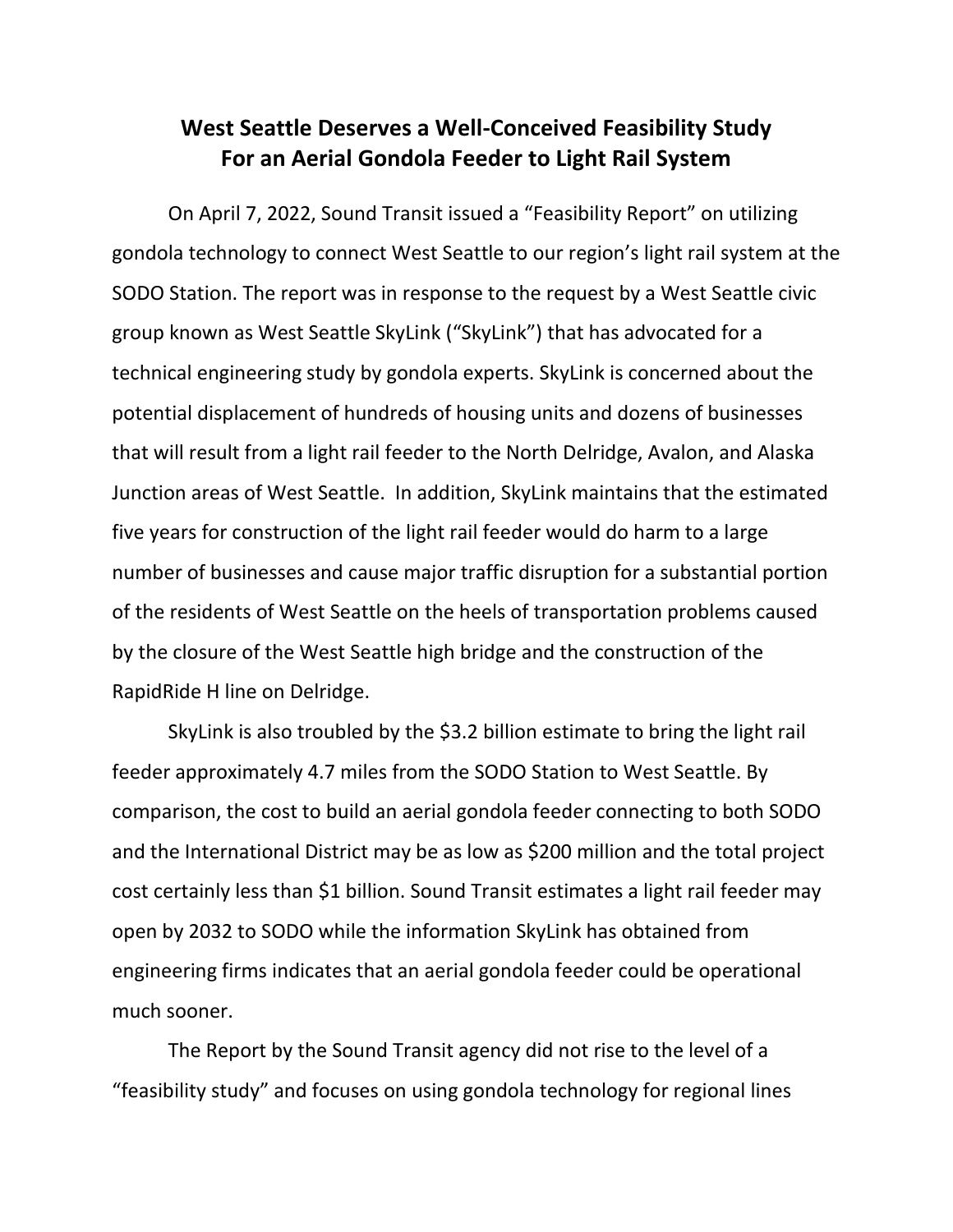rather than the unique challenges of West Seattle. SkyLink had never proposed to use gondolas that way, instead suggesting the possibility of another light rail line to South Park and surrounding low-income areas of the south Duwamish peninsula. The Feasibility Report was prepared in-house without any analysis by an engineering firm that has experience with gondola technology, design, or construction as is usually the case. There are several US firms qualified to undertake a feasibility study for an urban gondola feeder. In fact, there is a firm very near Seattle that has undertaken many such studies: SCJ Alliance located in Lacy, Washington<sup>1</sup>.

Another glaring deficiency in the Sound Transit Report is the lack of a review of current urban gondola projects. Urban gondola technology is not static. There are constant improvements being made, and new applications are being undertaken to meet challenging topography. For the most part, Sound Transit's report relied upon a paper written by them in 2014. Since then, many new projects have been built and numerous urban gondola projects are being considered by governmental agencies, both foreign and domestic, which Sound Transit fails to mention.

First, most of these urban gondola projects are being considered as feeders or connectors to a light rail or rapid bus system, just like an urban gondola would be for West Seattle. Second, most of these projects are being considered because an urban gondola is particularly well suited for topography where steep hills are involved or when it is necessary to cross a navigable waterway. A few of the projects not considered by Sound Transit are discussed below.

<sup>1</sup> https://www.scjalliance.com/expertise/cable-transit/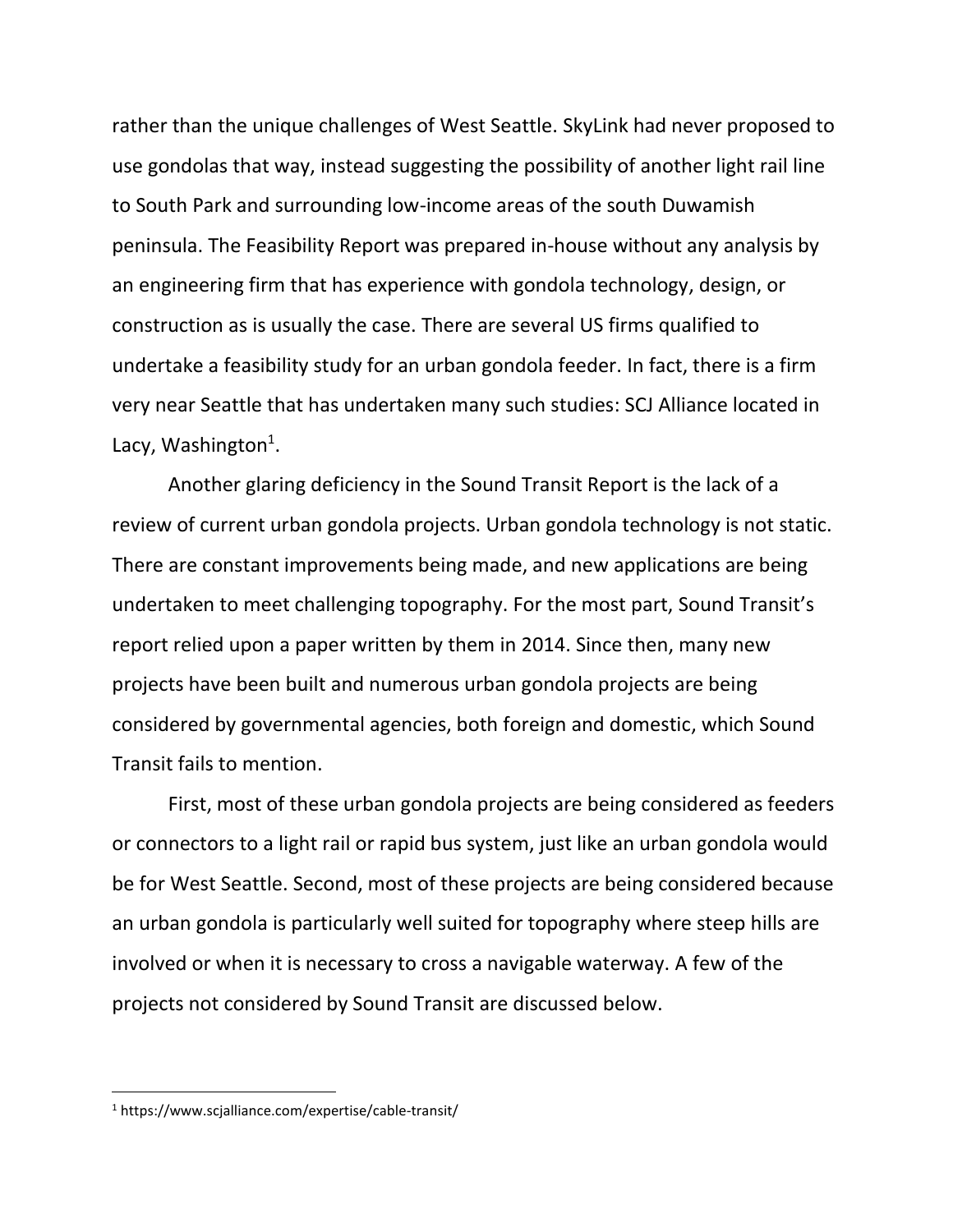LA METRO has created the Los Angeles Aerial Rapid Transit ("LAART"). This urban gondola feeder will go from Union Station, a hub for both bus and light



rail, to Dodger Stadium. It also will stop at the underserved communities of El Pueblo, Chinatown, and Solano Canyon<sup>2</sup>. There are several steep hills between Union Station and Dodger Stadium that make an urban gondola a suitable choice

for this Los Angeles feeder. Recently a feasibility study $3$  and an alignment study<sup>4</sup> were completed for an urban gondola in Pittsburgh. Urban gondola technology was the desired choice because of a river crossing that had to be



made. Crossing a navigable river with plenty of ship traffic suggests that the best

<sup>&</sup>lt;sup>2</sup> See Community Slide Deck, <u>http://www.laart.la/documents/</u>

<sup>3</sup> [https://apps.pittsburghpa.gov/redtail/images/8370\\_Pittsburgh\\_Gondola\\_Report\\_2018.pdf](https://apps.pittsburghpa.gov/redtail/images/8370_Pittsburgh_Gondola_Report_2018.pdf)

<sup>4</sup> <http://www.mgmclaren.com/projects/alignment-study-pittsburgh-sky-car/>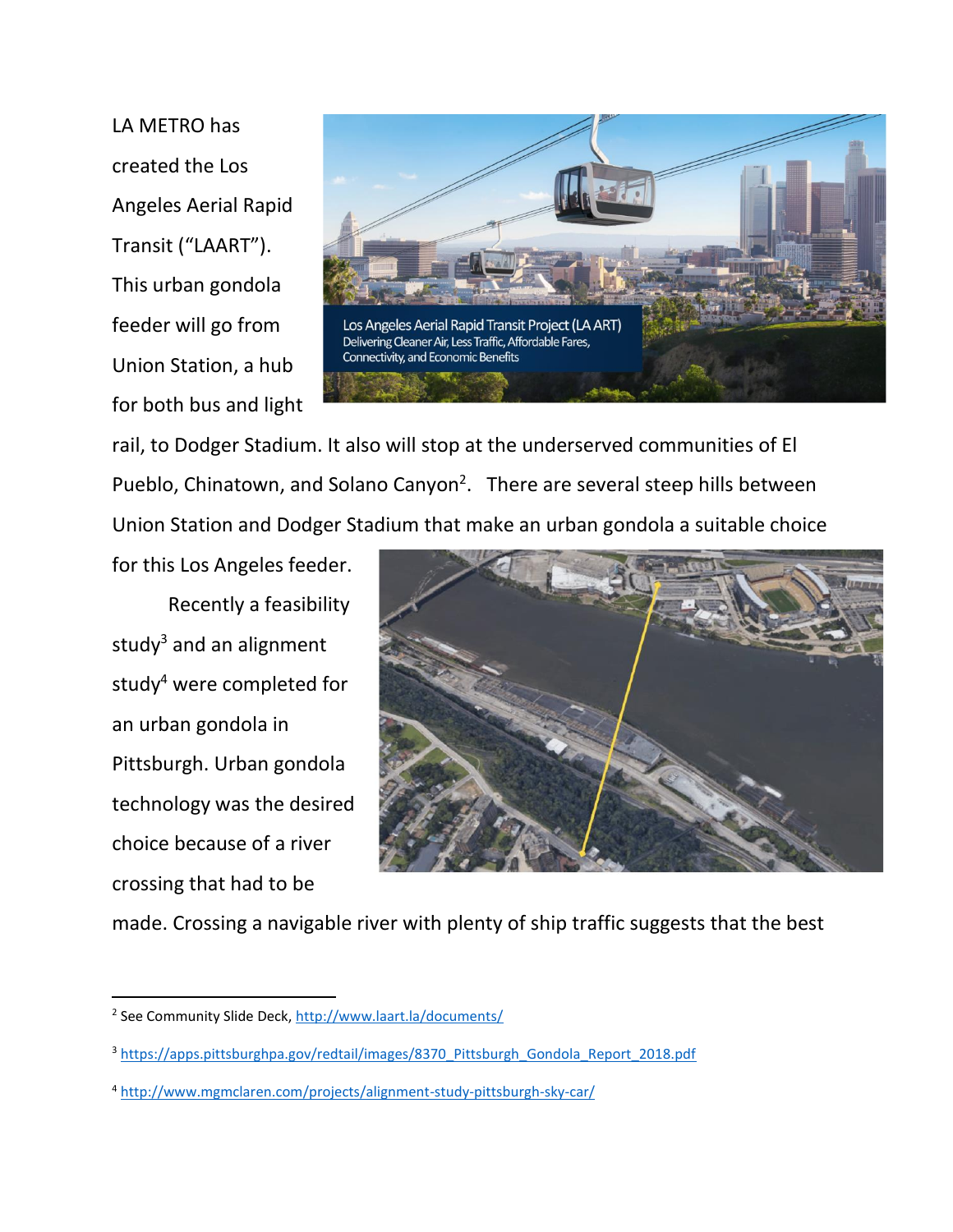choice is a transportation feeder with the smallest footprint. This situation is also a factor for West Seattle where the transit feeder must cross the Duwamish River.

On April 11, 2022 an urban gondola feeder went into commercial operation in Haifa, Israel<sup>5</sup>. Once again, gondola technology was the preferred choice because of the extremely hilly



Haifa cable car on April 11, 2022

topography. The Haifa urban gondola is expected to take thousands of automobiles off congested highways.

The San Diego Association of Governments ("SANDAG") completed an extensive mobility study for the Pacific Beach Corridor in which urban gondolas were a key feature for connecting with light rail<sup>6</sup>. The hilly



terrain played an important role in considering an urban gondola as a connector. The study concluded that *urban gondolas were considered high-capacity transit.* 

<sup>5</sup> <http://www.jewishpress.com/news/Israel/new-haifa-cable-car-begins-operation/2022/04/11/>

<sup>6</sup> [http://www.sandag.org/uploads/publicationid/publicationid\\_2094\\_21561.pdf](http://www.sandag.org/uploads/publicationid/publicationid_2094_21561.pdf)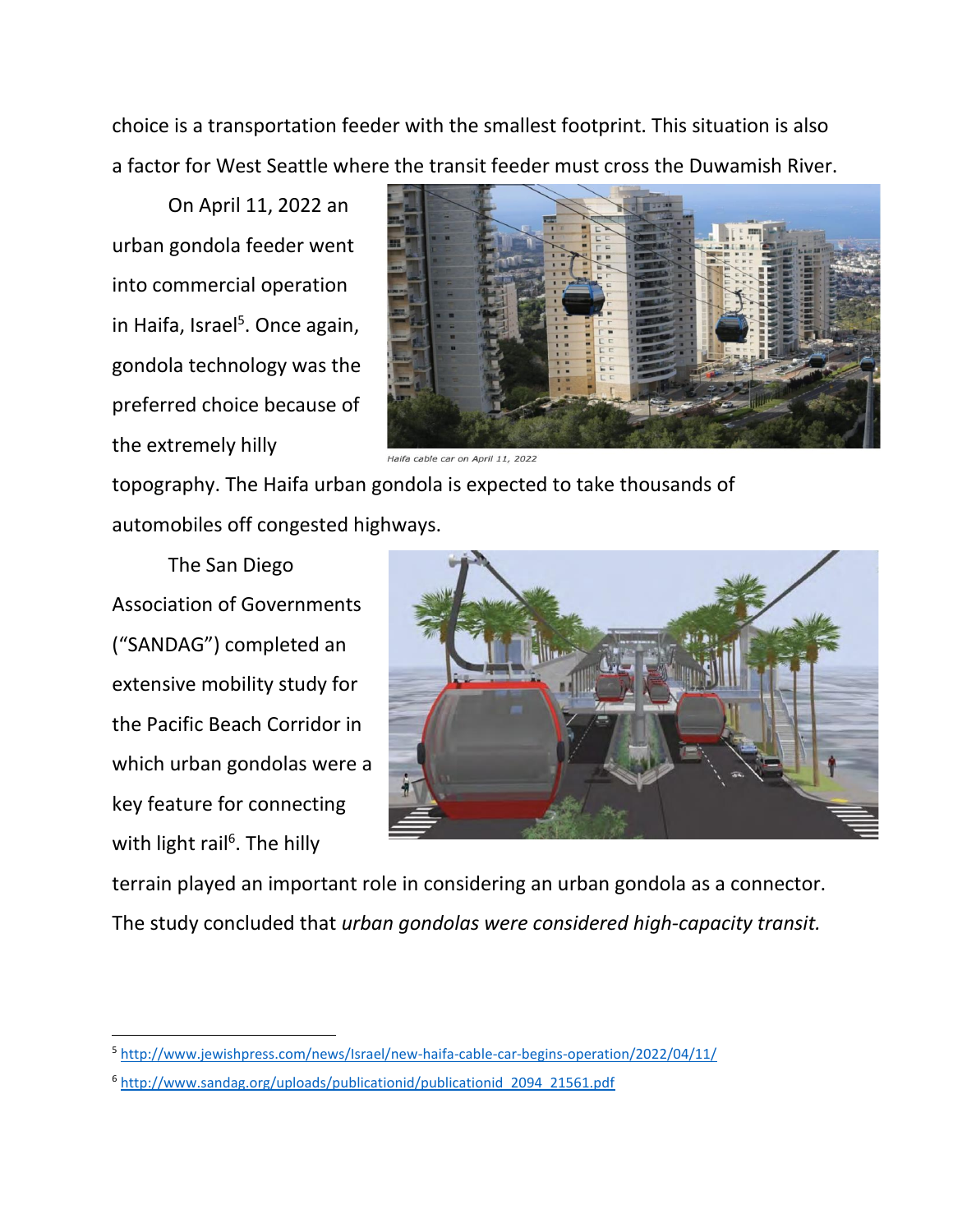The Report also fails to mention the urban gondola feeder in Paris that will go into commercial service in 2025. An urban gondola feeder was chosen because it is much cheaper than light rail, leaves a very small footprint, and is the best modality to use when crossing obstacles such as road, rail and water-ways.<sup>7</sup>



The Sound Transit Report did its best to throw as much dirt as it could on urban gondolas as a feeder to its light rail system without noting the many other public transportation agencies, both domestic and foreign, that have found an urban gondola feeder is exactly the appropriate complement to their bus and light rail systems. The challenges posed by urban gondolas pale in comparison to the cost, disruption, and implementation timeline of a light rail feeder for West Seattle.

**The Report fails to mention a light rail feeder to West Seattle would cost at least \$2 billion dollars more than an urban aerial gondola feeder.** Even assuming the elimination of the Avalon Rail Station or putting the Fauntleroy Rail

<sup>7</sup> <https://www.weforum.org/videos/cable-cars-for-paris-commuters-to-launch-by-2025>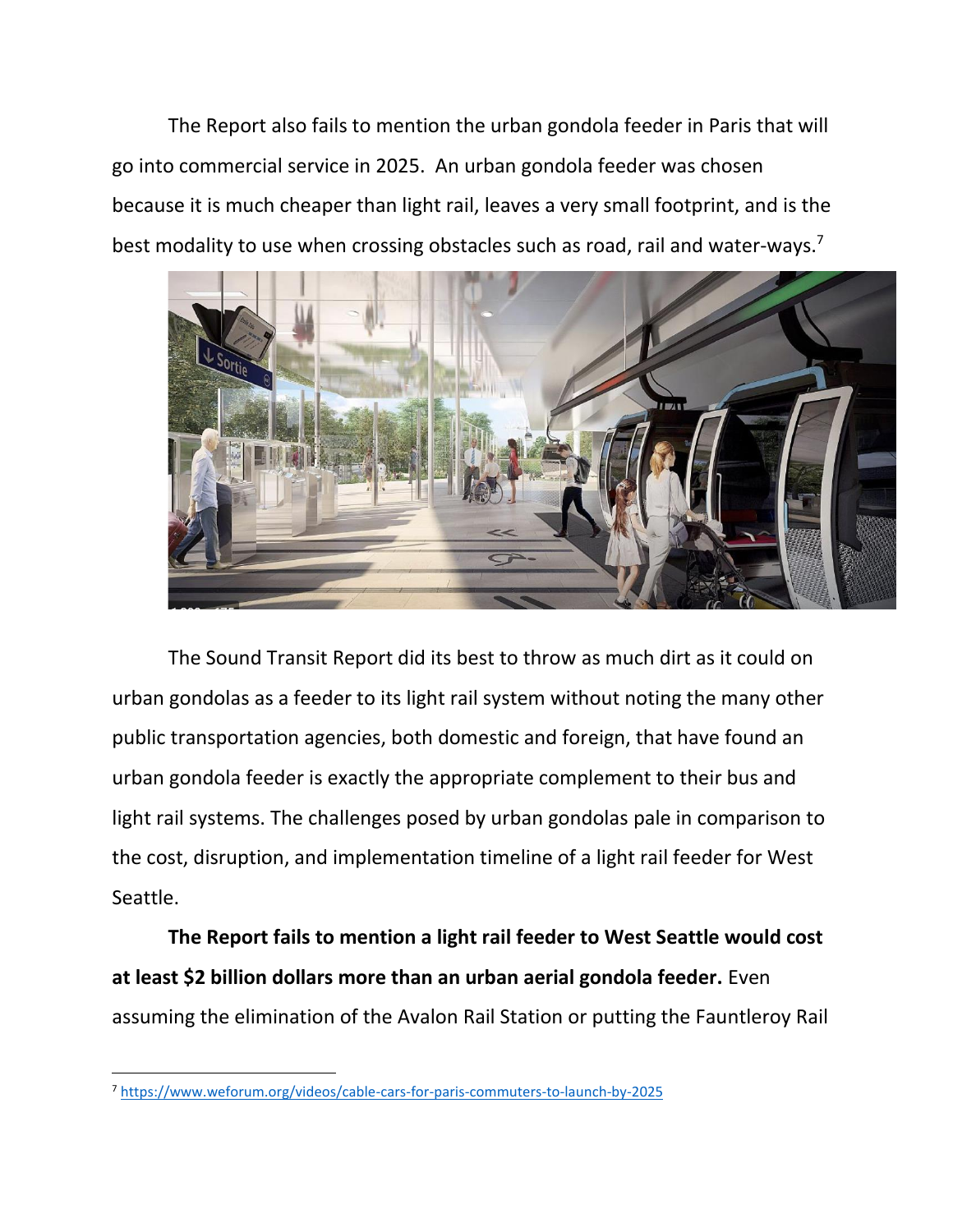Station underground, the cost differential between a light rail feeder and an urban gondola feeder for West Seattle is gigantic. It is interesting to note how Sound Transit is now pushing rail tunnel alternatives, which are notorious for cost overruns. Last week a light rail project in Austin, Texas upped the cost of its proposed tunnel from \$2 billion to \$4 billion.

In its Draft Environmental Impact Statement (DEIS), Sound Transit mentions dozens of businesses and thousands of residents will be "disrupted" by construction of the West Seattle light rail feeder. Yet in its Report with all its comparisons, Sound Transit fails to make any mention of the comparison in "disruption" between an urban gondola feeder versus a light rail feeder to West Seattle. This is extremely telling. *A major advantage of a gondola feeder is avoiding having to condemn properties with residential dwelling units or businesses.* The DEIS speaks of residential and business "disruptions." What a term! The DEIS seems to imply that if a place of business is lost due to condemnation, the business can just move down the street and reopen. There is so much wrong with that assumption. By the same token, when a property with a residential dwelling unit is condemned, that does not mean there is another affordable dwelling unit close by.

West Seattle residents and businesses have had enough suffering due to closure of the West Seattle Bridge for over two years. The five years for construction of a light rail feeder would inflict more distress on much of the business community through detours, noise, and in some cases outright elimination of affected businesses. Following are a few businesses at risk of destruction by Sound Transit choosing a light rail feeder for West Seattle.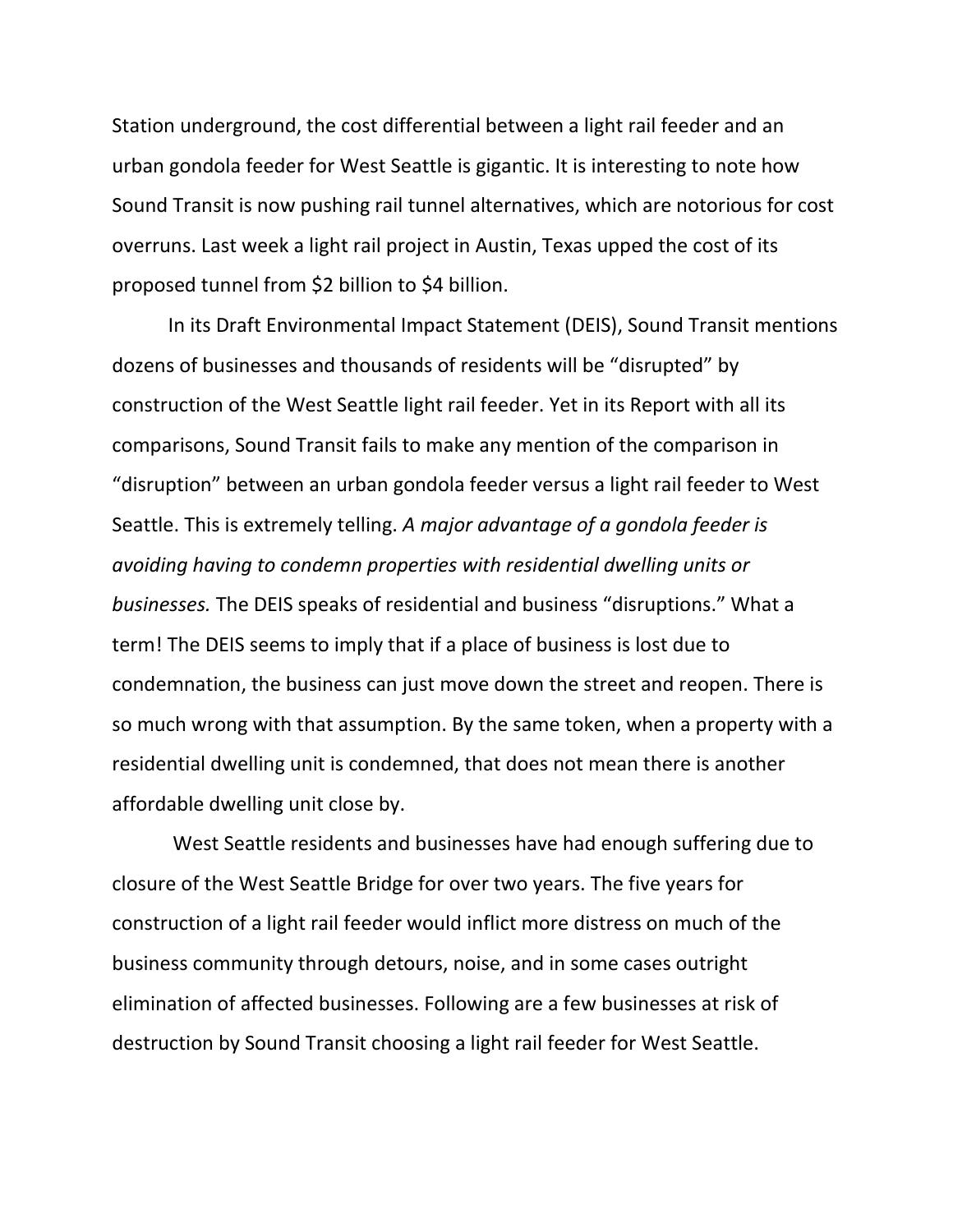**Grocery Stores:** Trader Joe's, Safeway and Bartell Drugs at Jefferson Square, Delridge Deli.

**Daycare:** Alki Beach Academy in the Frye Commerce Center. **Restaurants and music venues**: Skylark, Ounces, Jones BBQ, Pecos Pitt BBQ, Taco Time, Buddha Ruksa, West Seattle Brewing, Subway. **Auto Mechanics**: Pep Boys, Les Schwab, Tom's Auto, Maestro Motors, Jiffy Lube.

**Banks:** US Bank, Home Street Bank.

**Fitness:** YMCA, LA Fitness, Sound Physical Therapy.

**Harbor Island**: Many marine-related businesses.

Sound Transit's Report fails to compare the environmental impact of urban gondolas with its light rail alignments, in particular the tall guideway Sound Transit envisions which will require record amounts of steel, concrete and construction trucks, eliminate greenspaces, and negatively impact wildlife and the Duwamish river. Paris is integrating an urban gondola into its multi modal system in order to reduce dependence on cars and create a more sustainable public transit system. Bogota's mayor is looking to use urban gondolas in several places in that hilly city in order to cut carbon emissions. And Germany is making urban gondolas a standard public transit option as they are quicker and easier to integrate into existing urban settings and meet transit affordability and carbon reduction goals. An urban gondola could start reducing carbon emissions SOONER by offering a reliable, convenient, efficient, high-capacity public transit option to West Seattle residents this decade.

Nearly 1400 residents of West Seattle have signed a petition requesting Sound Transit undertake an urban gondola feasibility study by outside aerial technology experts. That is not what the Sound Transit agency produced. Instead,